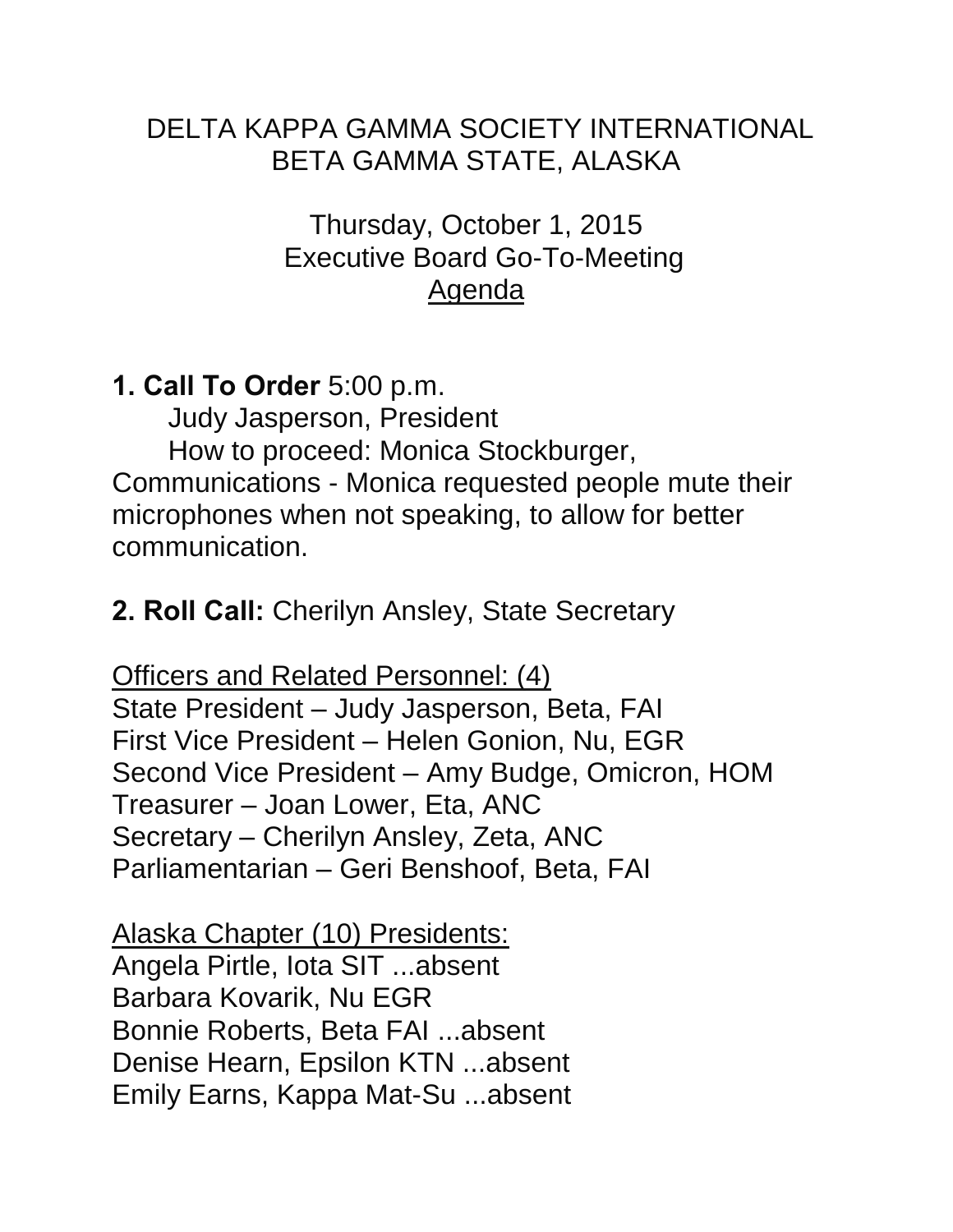Gara Cesefske, Epsilon KTN ...absent JoAnn Bantz Delta ANC ...absent Jennifer Dalby Kappa Mat-Su ...absent Judy Ireton Eta, Anchorage Judy Kern, Eta ANC ...absent Judy Tolbert, Beta FAI ...absent Judi Westfall, Zeta ANC Kathy Adamich, Nu EGR Rebecca Paul, Omicron HOM Sandy Buhite, Theta FAI ...absent

Past State Presidents: (9) Dianne Coursey, Beta, Fairbanks ...absent Daphne Hofshulte, Beta, Fairbanks Eleanor Houts, Beta, Fairbanks Gayle Hammons, State member ...absent Geri Benshoof, Beta, Fairbanks Jeanne Fiske, Zeta, Anchorage Judy Ireton, Eta, Anchorage Kati Rogness, Zeta, Anchorage ...absent Mary Ann Curtis, Eta, Anchorage ...absent Sarajustine Black, Epsilon, Ketchikan ...absent

Committee Chair: Communication, Monica Stockburger Educational Excellence, Claudia Hall Expansion and Membership, Amy Budge Finance, Cherilyn Ansley Leadership Development, Daphne Hofschulte Nominations, Aldean Kilbourn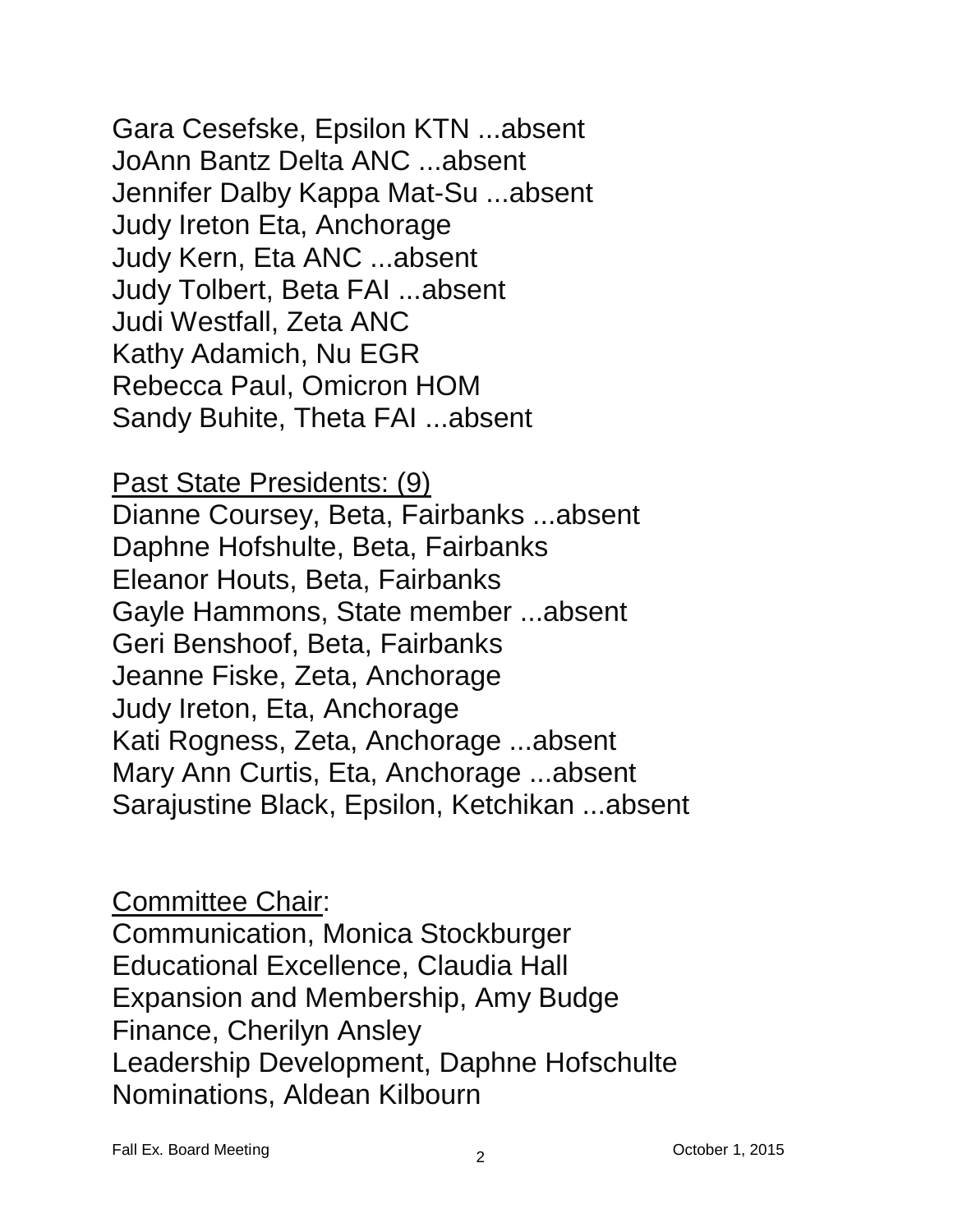Rules, Barbara Sell Scholarships, Tanya O'Brien

# **3. Rules of order:** Geri Benshoof

Quorum for Executive Board is a majority of the voting members (executive officers, treasurer, chapter presidents, and past presidents in attendance). Quorum was met with 78% present. Robert's Rules of Order will be used. Motions from committee do not need a second, motions from an individual require a first & second. Speakers should state name and chapter.

### **4. Minutes of Executive Board:** Cherilyn Ansley

Minutes of meeting from April 18, 2015, ETA Convention in Anchorage were posted on line and emailed to the Board. Barb Sell requested the following correction to page 7, 13C. Should read "Hosting Redo...Barb Sell discussed Standing Rules Section D #2. Proposed to remove section D Meetings #2 of Standing Rules, scheduling Conventions and Workshops 2016-2020." Approved as corrected.

# **5. Additions to and/or Approval of Agenda**

Judy Ireton requested we add an item to allow her to schedule the next Executive Board meeting on October 6 or 13, 2016. President Judy added Judy Ireton's name to the roll.

#### **6. Treasurer's Report**: Joan Lower (included in documents for this meeting)

Fall Ex. Board Meeting Communication Communication Communication Communication Communication Communication Communication Communication Communication Communication Communication Communication Communication Communication Com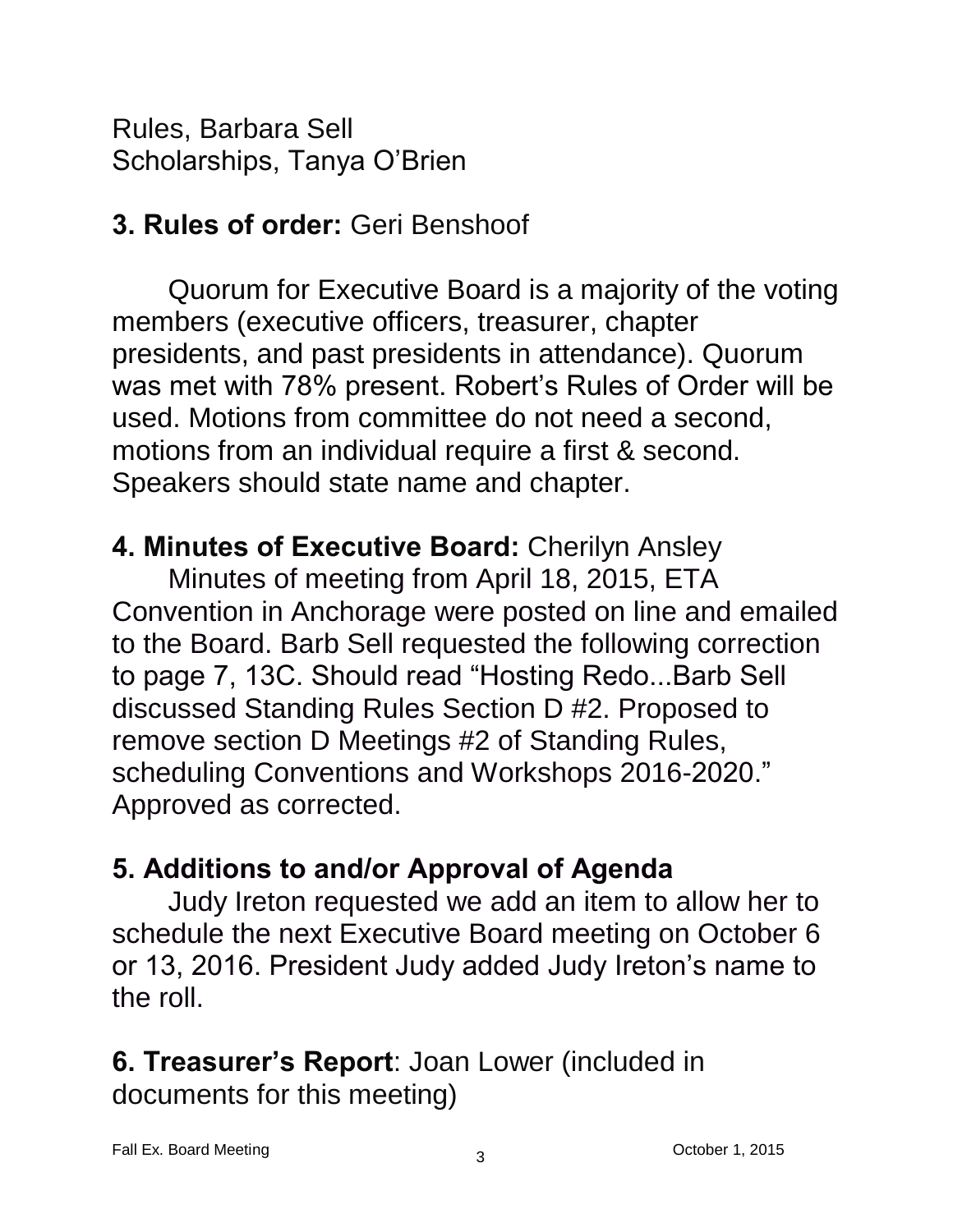The Treasurer's report will be filed with the audit committee.

# **7. State Committee Reports**

- A. **Communication:** Monica Stockburger
	- a. The *Nuggets,* Aldean Kilbourn ...only two articles received, thus publication deadline extended to Oct. 15; articles for publication due as soon as possible or by Oct. 10; send article as text in email, with pictures as an attachment. President Judy requested every chapter submit an article highlighting one member.
	- b. Webmaster, Maryanne Allan ...A new website under betagammastatealaska.weebly.com has been established. Easier to use and training through DKG. Domain site fee of \$98.38 and a monthly fee of \$16.95 (after first year which is free). Motion by Maryanne Allan to adopt this software and pay monthly user fee. Seconded by Claudia Hall, Beta. Motion carried.
	- c. Historian, Judy Ireton ...no report at this time.
	- d. U.S. Forum, Monica Stockburger ...will forward information as received.
	- e. World Fellowship, Monica Stockburger ...will forward information as received. President Judy advised we would be involved as a welcoming outreach if a member from a foreign country chose to come to school in Alaska.
- B. **Educational Excellence:** Claudia Hall ...no report at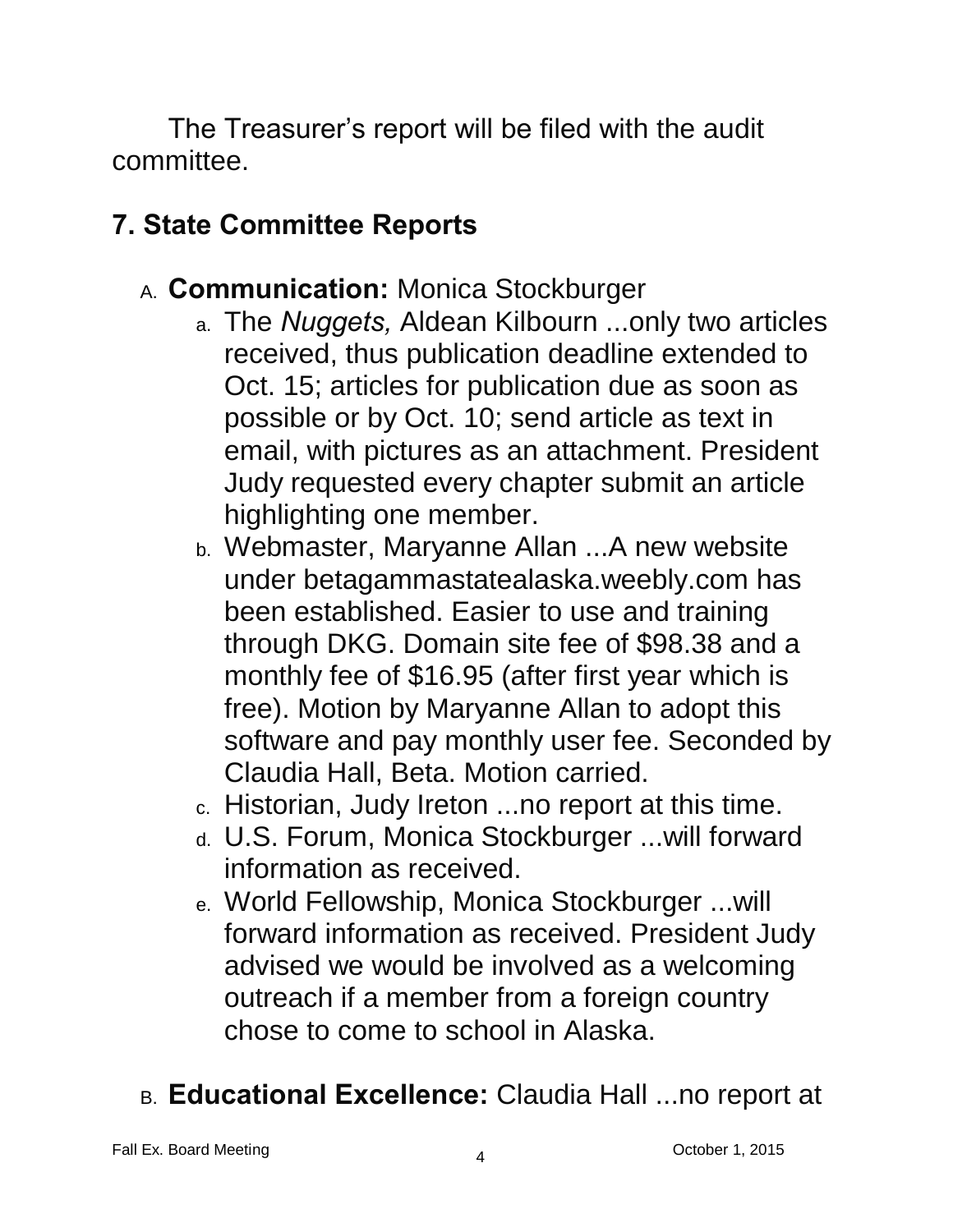this time. President Judy asked Chapter Presidents to advise Claudia of who will be liaison from their respective chapter.

- C. **Expansion and Membership:** Amy Budge ...information on State website. President Judy advised membership has declined from 2009 of 405 to current 329, 16 chapters to current 10. Need ideas on how to increase membership.
- D. **Finance:** Cherilyn Ansley ...no report at this time.
- E. **Leadership Development:** Daphne Hofschulte ...no report at this time.
	- a. Educational Excellence
	- b. Expansion and Membership
	- c. Treasurer
- F. **Nominations:** Aldean Kilbourn ...The committee members appointed over the summer were Minoo Minaei, representing Central and Margo Henrie, representing South East. Judi Westfall, Zeta read a letter from Minoo stating she can't participate in DKG this year. President Judy asked chapter presidents to suggest someone from Central Region for this committee.
- G. **Rules:** Barb Sell (report included in documents for this meeting)

Standing Rules and State By-Laws are up to date on the State website. Rules committee will need a new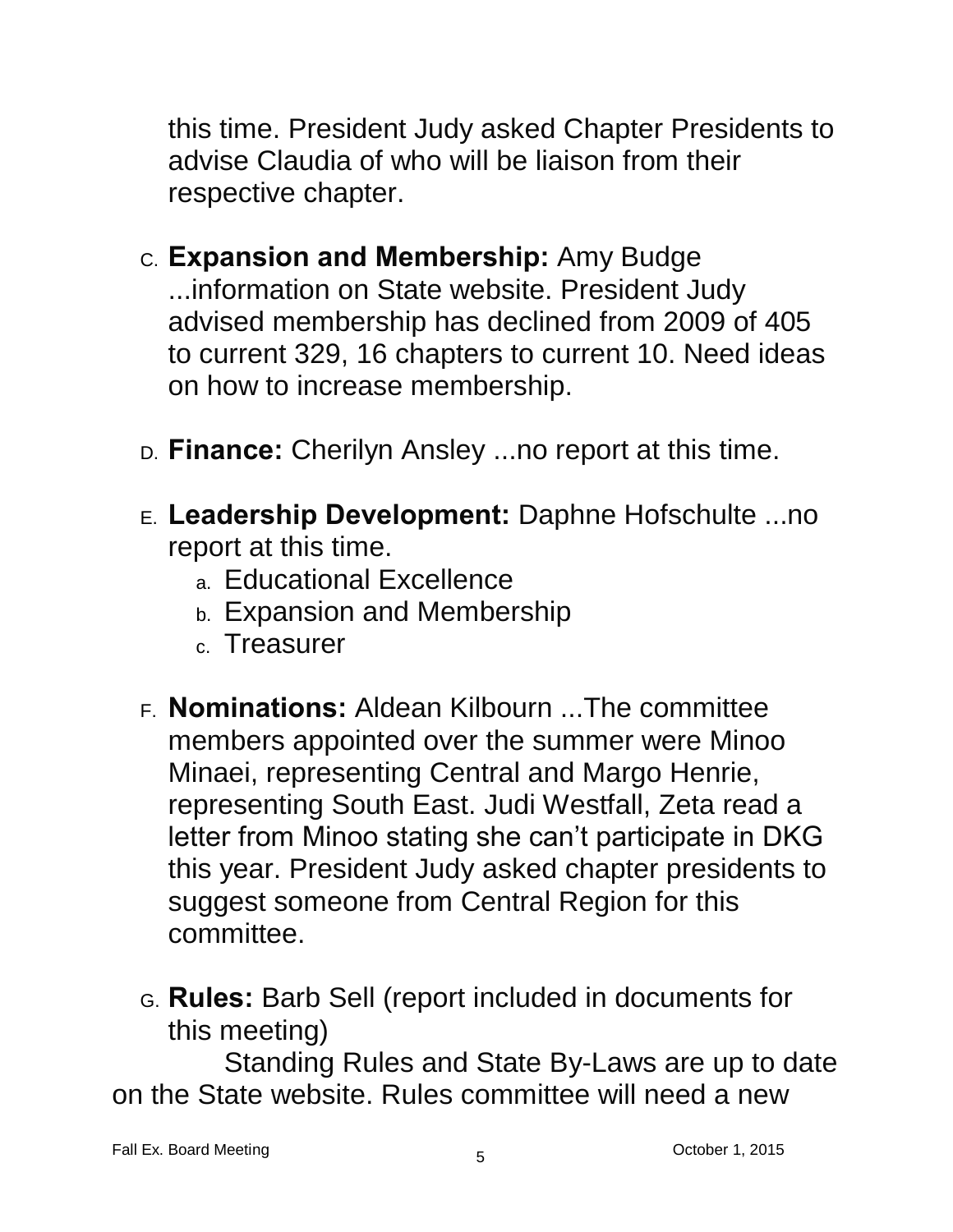amendment from Ad Hoc committee on changes to leadership orientation by Dec. 1, 2016 for vote at 2017 convention. Each chapter is to review its Standing Rules. Once approved by chapter members, a copy should be forwarded to Barb Sell or Gretchen VanHove by March 1, 2016. The chapter rules will be reviewed for compliance to State and International rules.

- H. **Scholarships:** Tanya O'Brien ...no report at this time. Will work on getting information out to members. President Judy advised two awarded in past but both recipients declined. Information on State website.
- I. State Literacy Project: Teacher to Teacher, Daphne **Hofschulte**

Preparing for 13th workshop in Soyapango and 10th workshop in San Miguel. Logistics are in place with books, supplies ordered and shipped, recruitment of participants begun, and volunteers looking for flights. Thank you Beta Gamma State for supporting this literacy project.

**8. Ad Hoc Committee Reports ...**no report at this time, as we will work on it at this meeting.

**9. Chapter Reports** Please email Secretary Cherilyn Ansley your written report. Due to time constraints, not doing at this time.

**Beta**: Bonnie Roberts and Judy Tolbert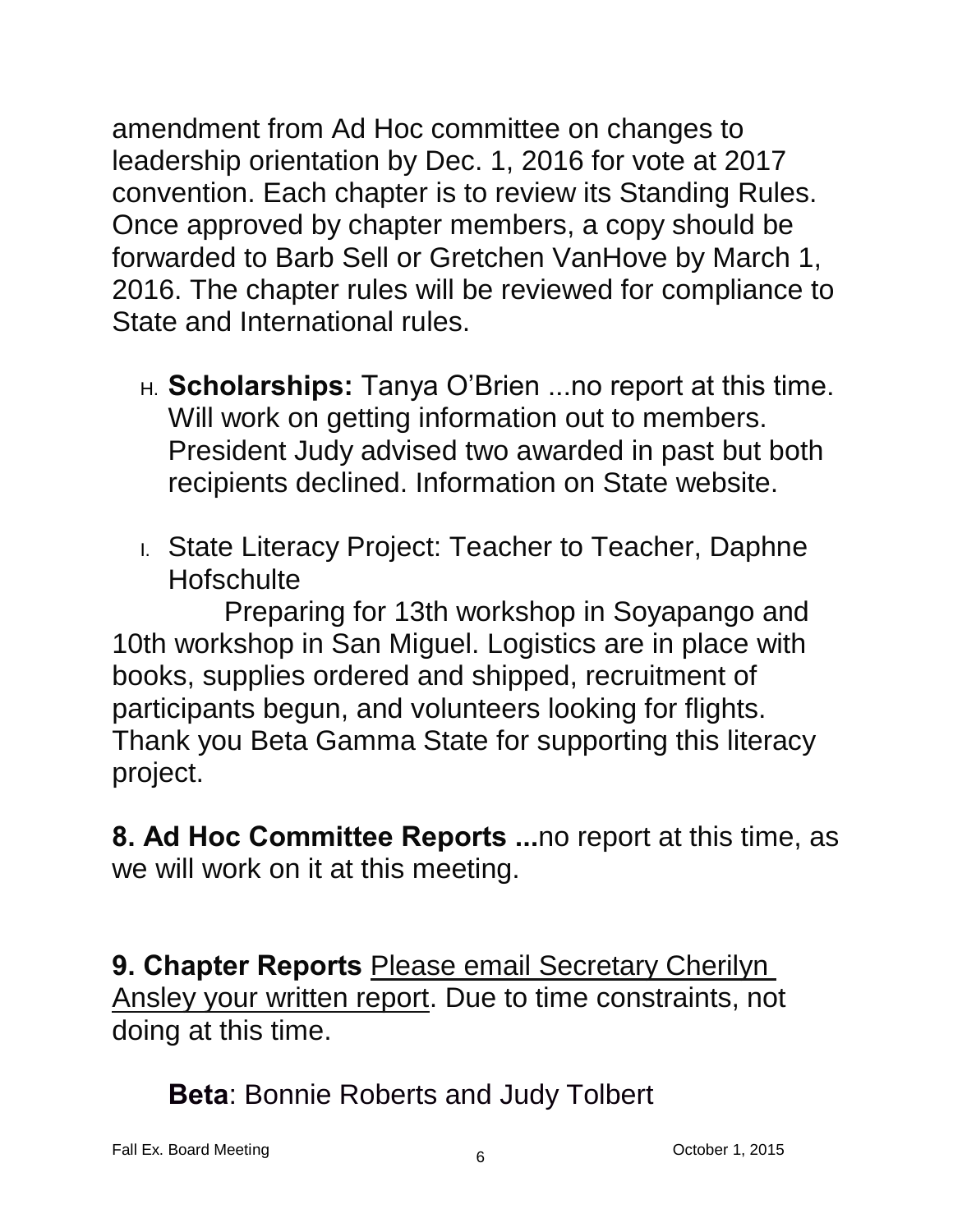**Delta**: JoAnn Bantz

**Epsilon**: Gara Cesefske

**Zeta**: Judi Westfall

**Eta**: Judy Kern

**Theta**: Sandy Buhite

**Iota**: Angela Pirtle

**Kappa**: Jennifer Dalby and Emily Earns

**Nu**: Kathy Adamich and Barbara Kovarik

**Omicron**: Rebecca Paul

# **10. Unfinished Business**

None

### **11. Other business**

A. Northwest Regional Workshop: Regina - Judy Jasperson ...due to time constraint suffice it to say "wonderful time by all." An article will be in the Nuggets. (Attendees: Maryanne Allan, Geri Benshoof, Marlin Collins, Gayle Hammons, Daphne Hofschulte, Judy Ireton, Judy Jasperson)

B. 2016 Nu Workshop: Barbara Kovarik ...Workshop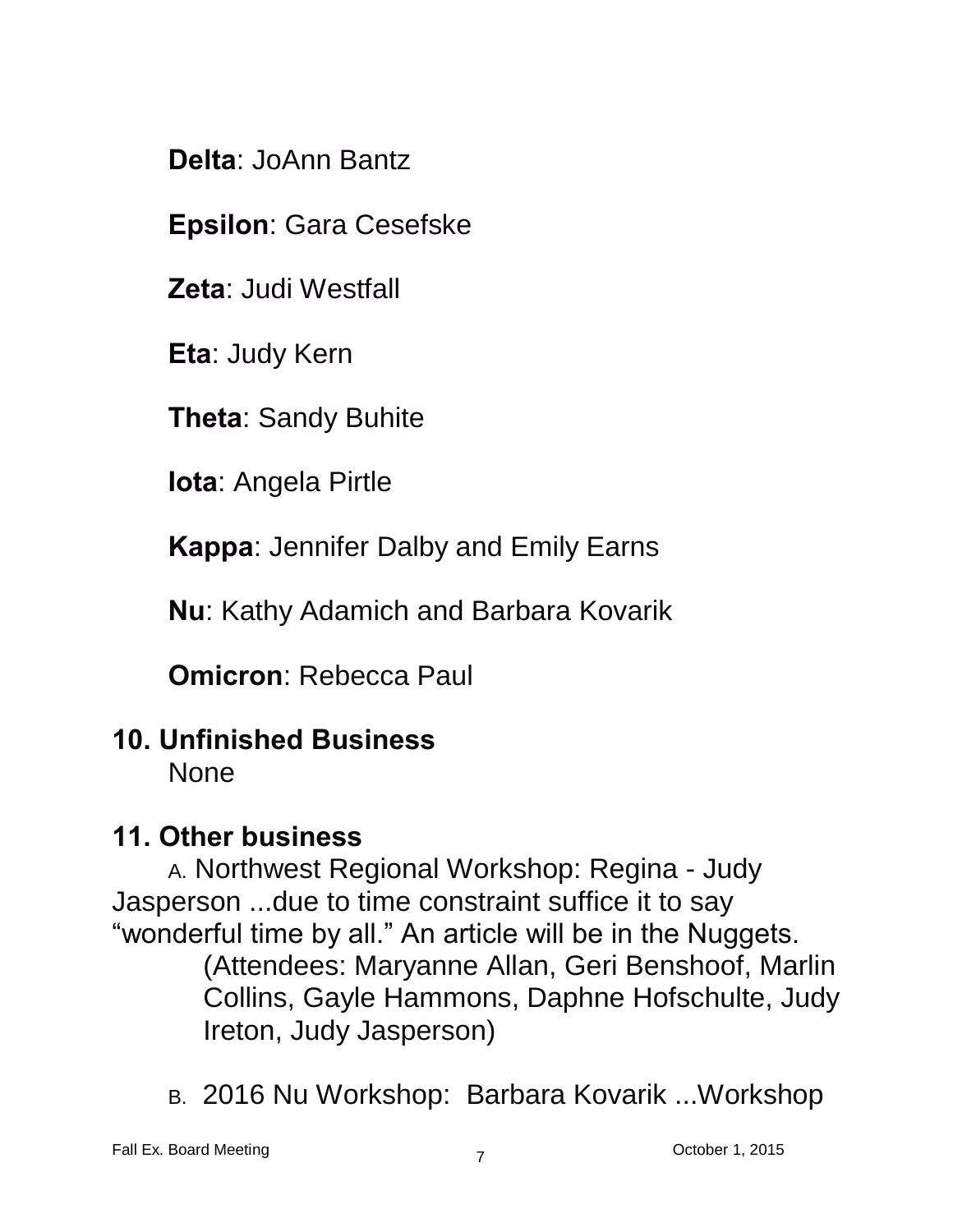scheduled for April 15-16, 2016 in Eagle River; housing at local hotel; meetings in a local church; Friday reception at hotel and may do Executive Board meeting at that time; Saturday will be leadership training in morning and fun sectionals in afternoon. Founder's Day celebration including installation of chapter officers for Anchorage chapters will be during Saturday's luncheon. Request President Judy consider asking for an International speaker.

C. Future Alaska Workshops: President Judy asked: "What do we want the Ad Hoc committee to know as we prepare for orientation?"

Daphne Hofschulte ...For some, the face-to-face interaction is as important as a formal presentation. With face-to-face, there is time to share and learn from each other.

Barb Sell ...hope that one person from Finance Committee be on Ad Hoc committee to advise what our State can afford.

Judi Westfall ...Zeta would like to see it streamlined to one day as much as possible to reduce costs. Training could be at our chapters.

Geri Benshoof ...If limited to one day, executive board meeting could be done by Go-to-Meeting in advance. President Judy ...talk to chapters and let her know who will serve on this committee. Would like Ad Hoc committee to recommend to the President a policy for how we want the Leadership Development Committee to present the orientation for chapter leaders in April 2016. Presentation should consist of whether we are going to be training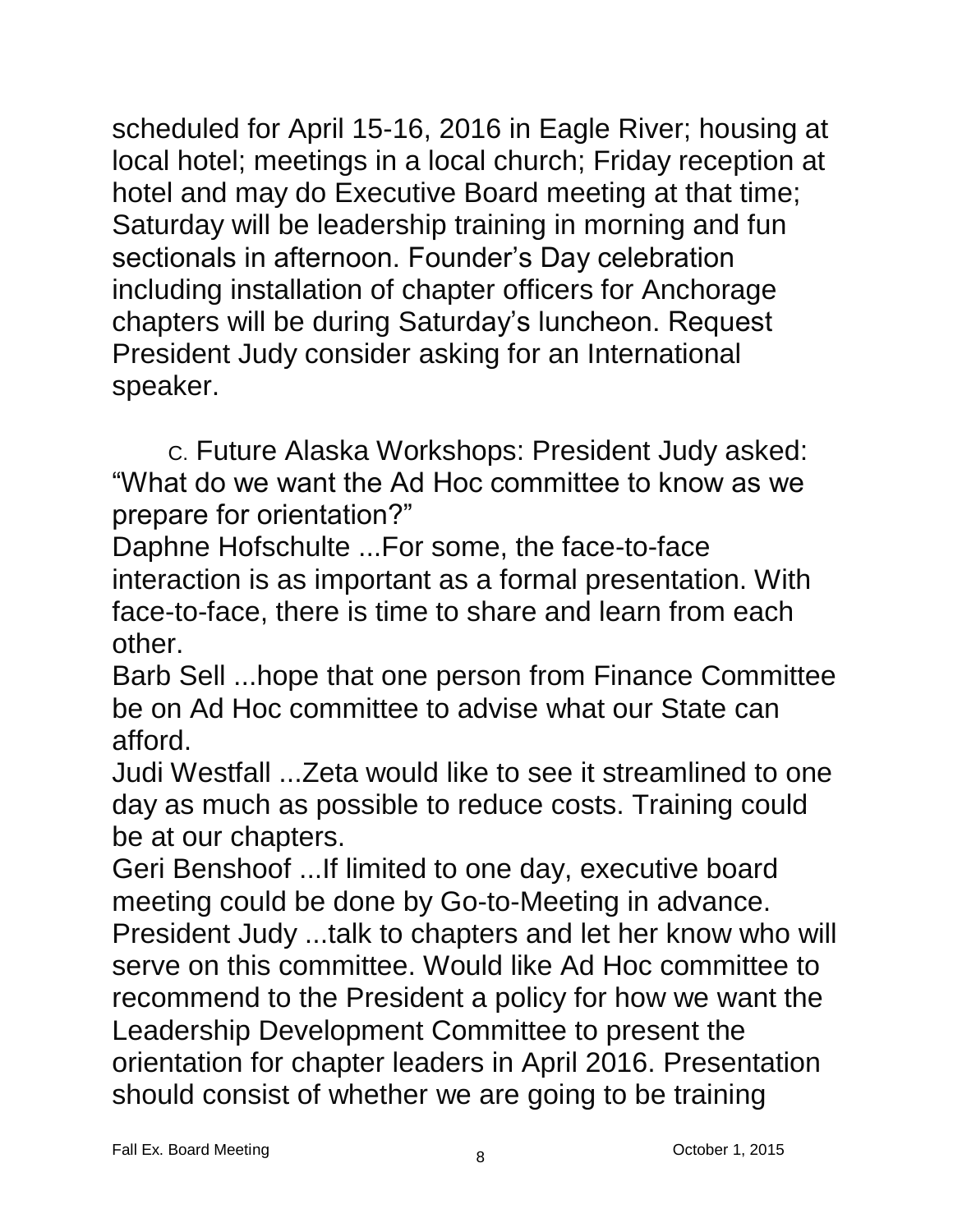officers and committee chairs, whom should be included, and how we are going to meet. Once report given, it will go to Leadership Development committee to follow the guidelines for April 2016 workshop.

Barb Sell ...cannot make changes to Standing Rules until convention in 2017, so Ad Hoc committee will have no affect on this April 2016 workshop.

Daphne Hofschulte ...planning page for Leadership Development is blank but would like to fill the page with suggested new guidelines, using 2016 as a pilot program. President Judy ...Ad Hoc committee is not suggesting long-term, official changes. We will use the suggestions and see how the April 2016 orientation can go based on those comments.

Geri Benshoof ...clarified we are not changing proposals of Nu's workshop. We are formulating the Leadership committee's part.

D. International Information ...Judy Jasperson

i. Location names - from Regina's workshop. International is suggesting we think in terms of place vs. Greek names. We may change name to DKG Alaska; trying to get away from the society, sisterhood, sorority, thing. Dr. VanBuren referred to Alaska State Organization, vs. Beta Gamma State Alaska, in her letter to us.

ii. Web-watchers – chapters are encouraged to have a web-watcher to check International website for information of benefit to the members.

iii. Deadlines and Opportunities - nominations for International offices due Oct. 15; Leadership Management Seminar (two weeks in June, most expenses paid to

Fall Ex. Board Meeting Communication Communication Communication Communication Communication Communication Communication Communication Communication Communication Communication Communication Communication Communication Com